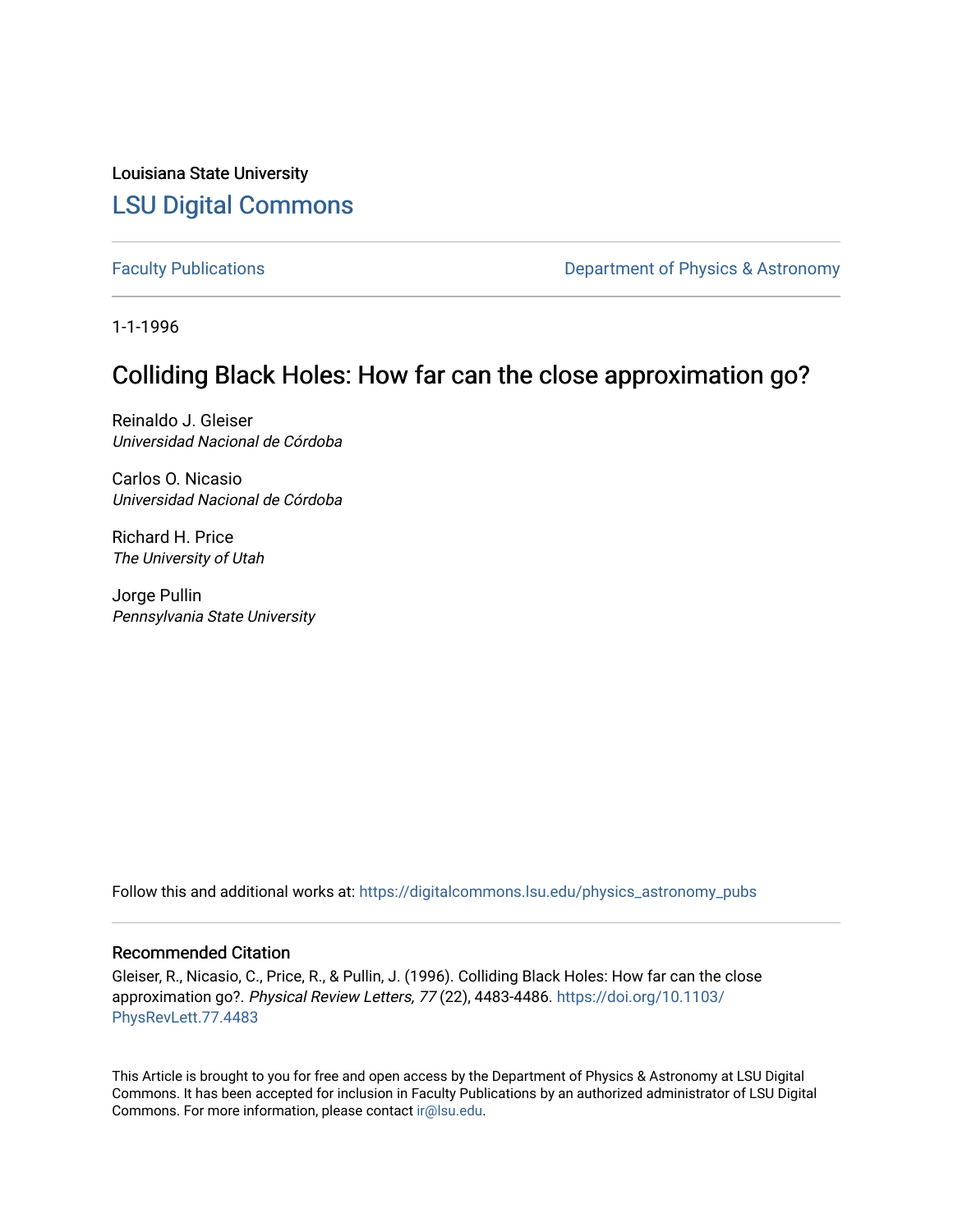## <span id="page-1-0"></span>Colliding black holes: how far can the close approximation go?

Reinaldo J. Gleiser<sup>1</sup>, Carlos O. Nicasio<sup>1,2</sup>, Richard H. Price<sup>3</sup>, Jorge Pullin<sup>4</sup>

1. Facultad de Matemática, Astronomía y Física, Universidad Nacional de Córdoba,

Ciudad Universitaria, 5000 Córdoba, Argentina.

2. Center for Gravitational Physics and Geometry, Department of Physics,

The Pennsylvania State University, 104 Davey Lab, University Park, PA 16802

3. Department of Physics, University of Utah, Salt Lake City, Utah 84112.

We study the head-on collision of two equal-mass momentarily stationary black holes, using black hole perturbation theory up to second order. Compared to first-order results, this significantly improves agreement with numerically computed waveforms and energy. Much more important, second-order results correctly indicate the range of validity of perturbation theory. This use of second-order, to provide "error bars," makes perturbation theory a viable tool for providing benchmarks for numerical relativity in more generic collisions and, in some range of collision parameters, for supplying waveform templates for gravitational wave detection.

The head-on collision of two momentarily stationary black holes has become a classic problem in general relativity. This is in part due to the fact that it is simple, when compared to more generic collisions, yet can be used as a testbed for ideas that will later be applied in the astrophysically more relevant case of an inspiralling coalescence. The problem is far from academic. The near advent of gravitational wave detectors, like the LIGO or VIRGO projects, that should be able to measure gravitational radiation from colliding black holes, is a strong motivation for obtaining accurate waveform templates as soon as possible. Because one expects that most of the signal will be hidden by noise in a gravitational wave detector, knowing the templates accurately can mean the difference between detecting and not detecting[[1\]](#page-3-0) gravitational waves.

An important approach to the problem has been with numerical relativity, pioneered by Smarr[[2\]](#page-3-0) in the 70's. The state of the art in these techniques yields a fairly accurate computation of radiated energies and waveforms for head-on (axisymmetric) coalescences [\[3](#page-3-0)], but further development of numerical relativity will be needed to generalize computations to cases with less symmetry. Recently[[4](#page-3-0),[5\]](#page-3-0), perturbative techniques applied to this problem were found to give remarkably good results when the holes were initially close. By treating the collision of close black holes as the dynamics of a single distorted black hole, one can use the well understood machinery of black hole perturbation theory to treat the problem. Better yet, generalization of these techniques to collisions without axisymmetry entails only minor modifications.

A key missing element in perturbative close-approximation calculations is that one cannot tell a priori over what range it is valid. (How close is "close enough"?) The main point of this article is to show that this missing element is provided by second-order perturbation theory, which has recently been developed[[6\]](#page-3-0), largely for this purpose. A higher-order calculation is characterized by a number of interesting technical issues (such as gauge choices of different order), and by considerable complexity. Here we want only briefly to describe the nature of the computation, and to argue the importance of the first results. We initially specialize to the details (e.g., even-parity only) of a head-on collision of two non-spinning equal-mass holes starting with Misner [\[7\]](#page-3-0) initial data. This is done for definiteness in the description, and because this is the case which can most thoroughly be compared with the numerical results.

The perturbation calculation starts with an expansion of the metric, in terms of a perturbation parameter  $\epsilon$ , in the form  $g_{\mu\nu} = g_{\mu\nu}^{\text{Schw}} + \epsilon h_{\mu\nu}^{(1)} + \epsilon^2 h_{\mu\nu}^{(2)} + \mathcal{O}(\epsilon^2)$ , where  $g_{\mu\nu}^{\text{Schw}}$  is the usual Schwarzschild metric, for a spacetime of mass M. Work on perturbation theory, more than twenty years ago, showed that for even-parity perturbations all the physical information in each  $\ell$ -pole of the first-order perturbations  $h_{\mu\nu}^{(1)}$  can be encoded into a single "Zerilli function"  $\psi_{\ell}^{(1)}$  $\ell^{(1)}$  that is a combination of the  $h_{\mu\nu}^{(1)}$  and their derivatives [\[8](#page-3-0),[9\]](#page-3-0). This function satisfies the Zerilli equation, a simple, linear wave-like equation. If we construct essentially the same combination of  $h_{\mu\nu}^{(2)}$  to form a second-order Zerilli function  $\psi_{\ell}^{(2)}$ <sup>(2)</sup>, the Einstein vacuum equations, to second order in  $\epsilon$ , guarantee that  $\psi^{(2)}$  will satisfy a wave equation

$$
-\partial_t^2 \psi_\ell^{(2)} + \partial_{r^*}^2 \psi_\ell^{(2)} + V_\ell(r) \psi_\ell^{(2)} = \mathcal{S}_\ell \;, \tag{1}
$$

whichdiffers from the usual Zerilli equation only in the presence of a nonzero "source" term on the right [[10\]](#page-3-0). In this equation, $r^* \equiv r + 2M \ln(r/2M - 1)$  and  $V_{\ell}(r)$  is given, e.g., in [[8,9\]](#page-3-0). The new feature for second-order, the source term  $\mathcal{S}_{\ell}$ , is a quadratic function of  $\psi_{\ell}^{(1)}$  $\ell^{(1)}$ . In the case of the head-on collision, though not more generally, it turns out that only the  $\ell = 2$  first-order terms contribute to the quadrupole source  $S_2$ . For this case the source is explicitly given in [\[6](#page-3-0)].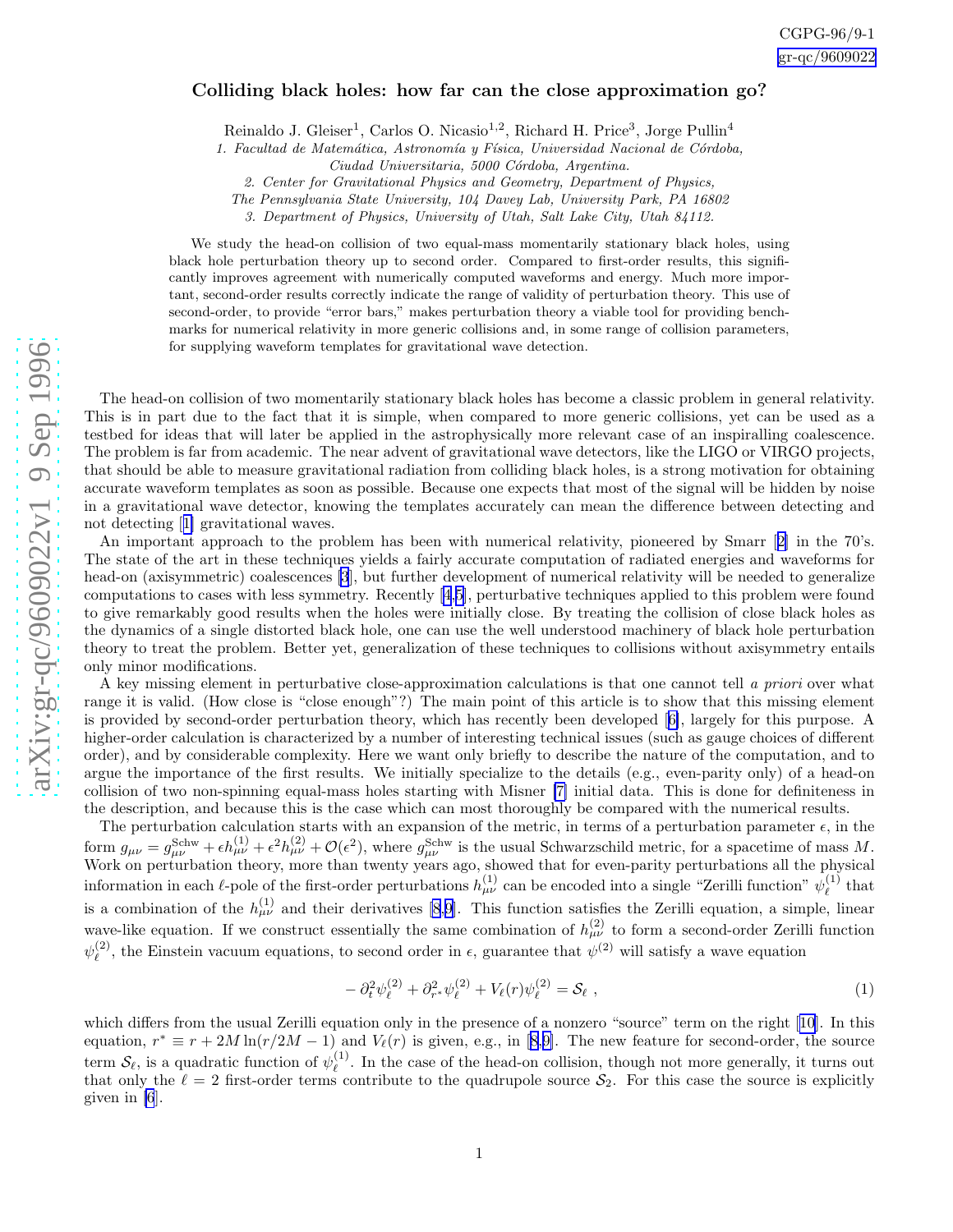<span id="page-2-0"></span>There are two ways in which  $\psi_{\ell}^{(2)}$ <sup>(2)</sup> is not exactly the same combination of the  $h_{\mu\nu}^{(2)}$ , as  $\psi_{\ell}^{(1)}$  $\ell$ <sup>(1)</sup> is of the  $h^{(1)}_{\mu\nu}$ . First, for technicalreasons [[6\]](#page-3-0),  $\psi_{\ell}^{(2)}$  $\ell^2$  is actually equivalent to the time derivative of the second-order Zerilli function. Second,  $\psi_{\ell}^{(2)}$  $\binom{2}{\ell}$  is not unique; one can redefine it up to terms quadratic in the first-order perturbations. The choice made in [\[6](#page-3-0)] ensures that the source term is such that it yields a well behaved  $\psi_2^{(2)}$  in the radiation zone. (Here  $\psi_2^{(2)}$  corresponds to $\chi$  in the notation of [[6\]](#page-3-0).)

For the head-on collision problem, the perturbation expansion parameter  $\epsilon$  is a measure of the initial separation of theholes. The particular choice we make is the parameter denoted  $\kappa_2$  in Ref. [[4\]](#page-3-0) that occurs rather naturally in the description of the problem. It is straightforward to expand the Misner initial data in this parameter and to find  $h_{\mu\nu}^{(1)}$ and  $h_{\mu\nu}^{(2)}$ , from which we derive the initial conditions for the dominant  $\ell = 2$  perturbations,

$$
\psi_2^{(1)}|_{t=0} = \frac{128}{3} \frac{M^3 r}{(2r+3M)} \frac{\left[7\sqrt{r} + 5\sqrt{r - 2M}\right]}{\left[\sqrt{r} + \sqrt{r - 2M}\right]^5} \tag{2}
$$

$$
\partial_t \psi_2^{(1)}|_{t=0} = 0 \tag{3}
$$

$$
\psi_2^{(2)}|_{t=0} = -\frac{131072}{7} \frac{M^6}{r(\sqrt{r} + \sqrt{r - 2M})^{10}} \tag{4}
$$

$$
\partial_t \psi_2^{(2)}|_{t=0} = \frac{16384 \, M^6 [5(r-M)\sqrt{r-2M} + 19\sqrt{r}(r-2M)]}{( \sqrt{r} + \sqrt{r-2M})^{10} (2r+3M)} \,. \tag{5}
$$

(The surprising nonzero time derivative in (5) arises partly because  $\psi_2^{(2)}$  is actually the time derivative of the secondorder Zerilli function, and partly due to the quadratic terms that were added to  $\psi_2^{(2)}$  to make it well behaved in theradiation zone [[11\]](#page-3-0).) The solution for  $\psi_2^{(1)}$  $\psi_2^{(1)}$  $\psi_2^{(1)}$ , and therefore the source term for (1), is known numerically from the solution to the first-order problem[[4\]](#page-3-0). This source and the initial data of (4) and (5) complete the specification of the problem defined by([1\)](#page-1-0).

With the solution of that problem for  $\psi_2^{(1)}$ , from a simple finite differencing scheme (and with  $\psi_1^{(1)}$  from the first-order solution), the radiated power is found from

Power = 
$$
\frac{3}{10} \left\{ \epsilon \frac{\partial \psi_2^{(1)}}{\partial t} + \epsilon^2 \left[ \psi_2^{(2)} + \frac{1}{7} \frac{\partial}{\partial t} \left( \psi_2^{(1)} \frac{\partial \psi_2^{(1)}}{\partial t} \right) \right] \right\}^2,
$$
 (6)

and the energy radiated is the time integral of this expression. The expression in brackets {} is proportional to our second-order radiation wavefunction, and omits yet-higher-order corrections. In applying (6), it would be inconsistent to keep the terms of order  $\epsilon^4$ , which are of higher order than omitted terms, so we compute energy only to order  $\epsilon^3$ .

Figure1 shows the energy results (to order  $\epsilon^3$ ) as a function of the Misner [[7\]](#page-3-0) parameter  $\mu_0$ . This figure compares these second-order results with first-order results and with those of numerical relativity, and illustrates the point we wish to emphasize. If we had only the first-order calculations, we would know that the predictions at very large separation parameter  $\mu_0$  were unreasonable, but we would not know how small  $\mu_0$  must be for the results to be reasonably accurate. By comparing the first-order prediction with that of the second-order computation, we can infer that perturbation theory is applicable up to  $\mu_0$  of order 1.8 or so. (The actual cutoff would depend on what level of accuracy one demands.) In the case of the head-on collision from Misner data, this prediction is subject to verification by comparison with the results of numerical relativity. Figure 1 clearly shows that the prediction is correct; perturbation theory is valid (i.e., agrees with numerical relativity results) up to around  $\mu_0 = 1.8$ . Secondorder calculations do in this case provide "error bars" for perturbation calculations. There is nothing specific about the head-on problem that favors this outcome, and it is reasonable to infer that that second-order results will provide the same "error bars" in generic coalescences.

A mild caveat hangs over the application of this method to other cases. There is no unique division of perturbations intoorders [[12](#page-4-0)]. If, for example, one knew the exact radiated energy for the head-on collision, for all values of  $\mu_0$ , one could define a new expansion parameter  $\epsilon$  that depends on  $\mu_0$  in such a way that first-order perturbation theory would be exact! More worrisome, in any perturbation problem one could define an  $\epsilon$  for which the first-order energy is not exact, but for which the second-order perturbations are zero. The "error bars" provided by these second-order perturbations would be wildly misleading[[13\]](#page-4-0). Such cases keep our method of error-bar determination from being rigorous, but are a problem more in principle than in practice. Anomalous behavior of an order of perturbations arises only in atypical circumstances, usually when one contrives to arrive at just such an atypical result. For a "generic" perturbation parameter one expects the second-order error-bar method to be just as useful as in Fig. 1.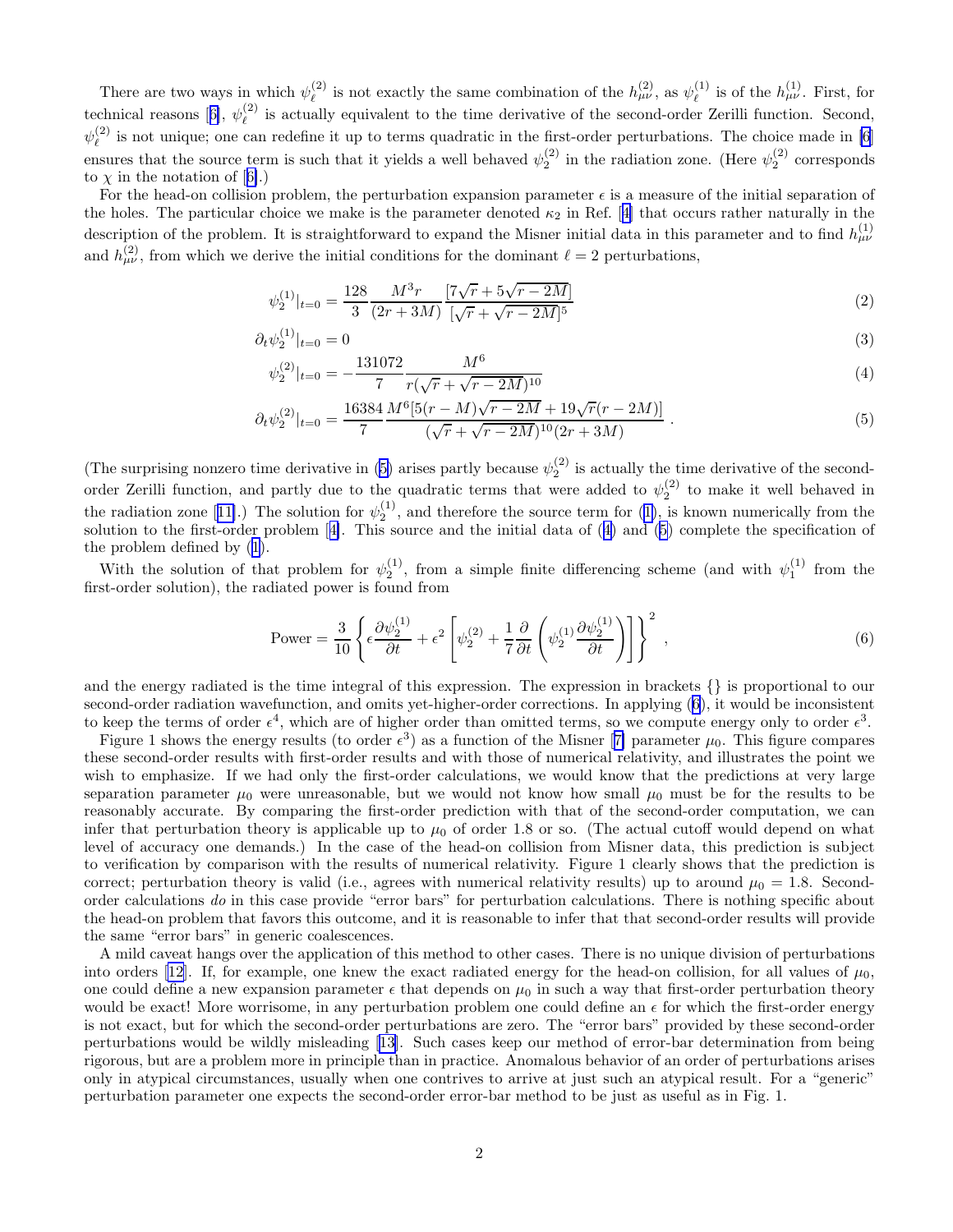<span id="page-3-0"></span>A secondary advantage of second-order computation is that it can give improved accuracy of results. The difference between first-order results and second-order-correct results is, of course, significant only for cases in which perturbation theory is marginally applicable. But it is just these cases for which the radiation is strongest and which will typically be of greatest interest for comparison with numerical relativity, or for considerations of detector design. In Fig. 2 we show a comparison of waveforms for the marginal case of  $\mu_0 = 2$ , corresponding to an initial proper distance  $L = 3.3M$  between the throats. At this separation there is no single all-encompassing horizon surrounding both throats, so the assumptions of the close limit approximation are violated. As expected, the first-order result shows significant disagreement with the numerical relativity result, but the result of our second-order computation is a waveform in remarkably good agreement with the numerical relativity result.

The success is not only remarkable, it is at first somewhat puzzling. The waveform for second-order theory has an amplitude that is at most around 10% larger than the numerical relativity waveform, implying that the second-order result for radiated energy should be around 20% larger than that from numerical relativity. In Fig. 1, however, the second-order energy is about half the result of numerical relativity at  $\mu_0 = 2$ . The explanation of this brings out an interesting point about the computations. If we take the second-order waveform of Fig. 2, square it, multiply it by the correct factor and integrate, we calculate an energy which is, as it must be, about 20% larger than that from numerical relativity (i.e., the result of the same operations on the numerical relativity waveform of Fig. 2). But this procedure for computing second-order energy includes the formally disallowed  $\epsilon^4$  terms in [\(6](#page-2-0)). The success of this formally inconsistent procedure suggests that the omitted terms in([6\)](#page-2-0) are small, so that the effect of omitting them is unimportant. We must keep in mind that for a marginal case like  $\mu_0 = 2$  the expansion parameter is of order unity, sothat "order in  $\epsilon$ " is not necessarily the critical factor in the importance of a term. The omitted terms in ([6\)](#page-2-0) turn out to be the result of a nonlinear mixing of  $\ell = 2$  and  $\ell = 4$  contributions. The  $\ell = 4$  contribution for the problem is small, quite aside from the fact that it is higher order in  $\epsilon$ . [See Fig. 12 of Ref. [5]; at  $\mu_0 = 2$ , the  $\ell = 4$  energy is three orders of magnitude smaller than the  $\ell = 2$  energy. Our higher-order waveforms are more accurate than are implied by a comparison of first-order and second-order-correct energies, but this fact may be peculiar to the specific case of initial Misner data, and not applicable to more general black hole collisions.

It is the study of more general collisions to which this work is directed. We have shown that we have a practical and reliable (though not rigorous) index of the accuracy of perturbation theory, and hence the basis for a consistent investigation of collisions that are of interest as sources of detectable gravitational waves. With estimates of accuracy established by higher-order calculations, perturbation theory will give waveforms and energies that will check numerical relativity codes; that can help in exploring the parameter space of collisions for those cases of interest for greater numerical work; that can in some cases provide guidelines for development of details of detection schemes. Work is already underway on the application of this technique to the head-on collision of initially moving and spinning holes, and has started on the modifications that are needed when the final hole is rapidly rotating.

We wish to thank Peter Anninos for help in providing the full numerical results from the NCSA group. This work was supported in part by grants NSF-INT-9512894, NSF-PHY-9423950, NSF-PHY-9507719, by funds of the University of Córdoba, the University of Utah, the Pennsylvania State University and its Office for Minority Faculty Development, and the Eberly Family Research Fund at Penn State. We also acknowledge support of CONICET and CONICOR (Argentina). JP also acknowledges support from the Alfred P. Sloan Foundation through an Alfred P. Sloan fellowship.

[1] L. S. Finn, Phys. Rev. D46, 5236 (1992).

- [3] P. Anninos, D. Hobill, E. Seidel, L. Smarr, W.-M. Suen, Phys. Rev. Lett. 71, 2851 (1993).
- [4] R. Price, J. Pullin, Phys. Rev. Lett. 72, 3297 (1994).
- [5] P. Anninos, E. Seidel, R. Price, J. Pullin, W.-M. Suen, Phys. Rev. D52, 4462 (1995).
- [6] R. Gleiser, O. Nicasio, R. Price, J. Pullin, "Second order perturbations of a Schwarzschild black hole", [gr-qc/9510049](http://arxiv.org/abs/gr-qc/9510049).
- [7] C. Misner, Phys. Rev. **D118**, 1110 (1960).
- [8] F. Zerilli, Phys. Rev. Lett. 24, 737 (1970).
- [9] V. Moncrief, Ann. Phys. (NY) 88, 323 (1974).
- [10] This feature of second-order perturbation theory is pointed out in, e.g.: K. Tomita, Prog. Theor. Phys. 52, 1188 (1974); C. T. Cunningham, R. H. Price, and V. Moncrief, Astrophys. J 236, 674 (1980).

<sup>[2]</sup> L. Smarr, in Sources of gravitational radiation, L. Smarr, editor, Cambridge University Press, Cambridge, England, p. 245 (1979).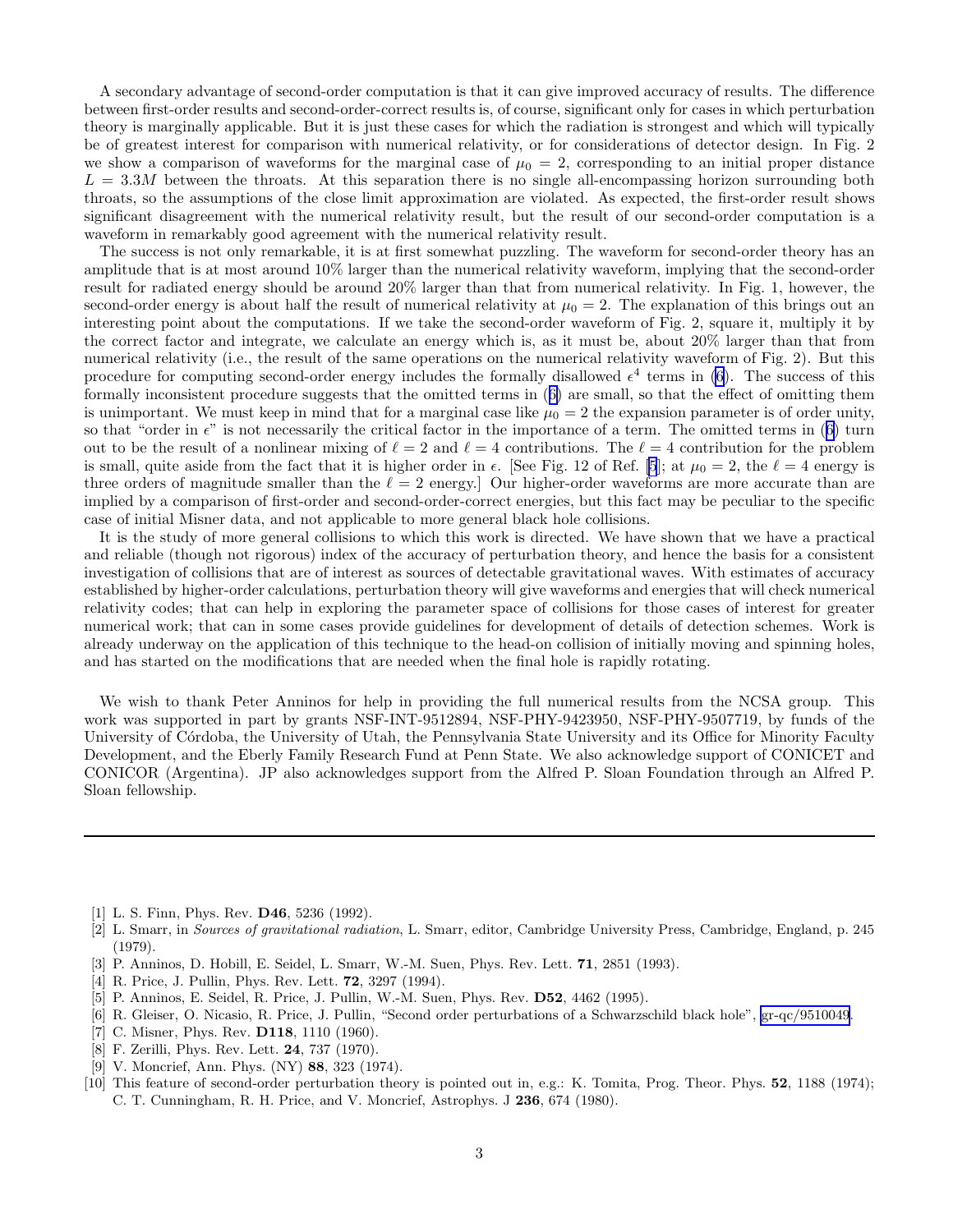- <span id="page-4-0"></span>[11] The transverse-traceless metric perturbation in the radiation zone is given by the expression within the curly braces in equation (6).
- [12] A. Abrahams, R. Price, Phys. Rev. D53, 1963 (1996).
- [13] Changing orders of perturbation in this way is guaranteed only for a single function of the perturbation parameter (in our case, the energy as a function of separation). The different sorts of information contained in a waveform (phases, relative amplitudes of different peaks, etc.) may not all be subject to simultaneous manipulation in this way. Comparing first-order wave forms with second-order-correct waveforms, therefore, may give a more certain determination of the valid range of perturbation theory, especially in cases where the waveforms have richer detail than for head-on collisions.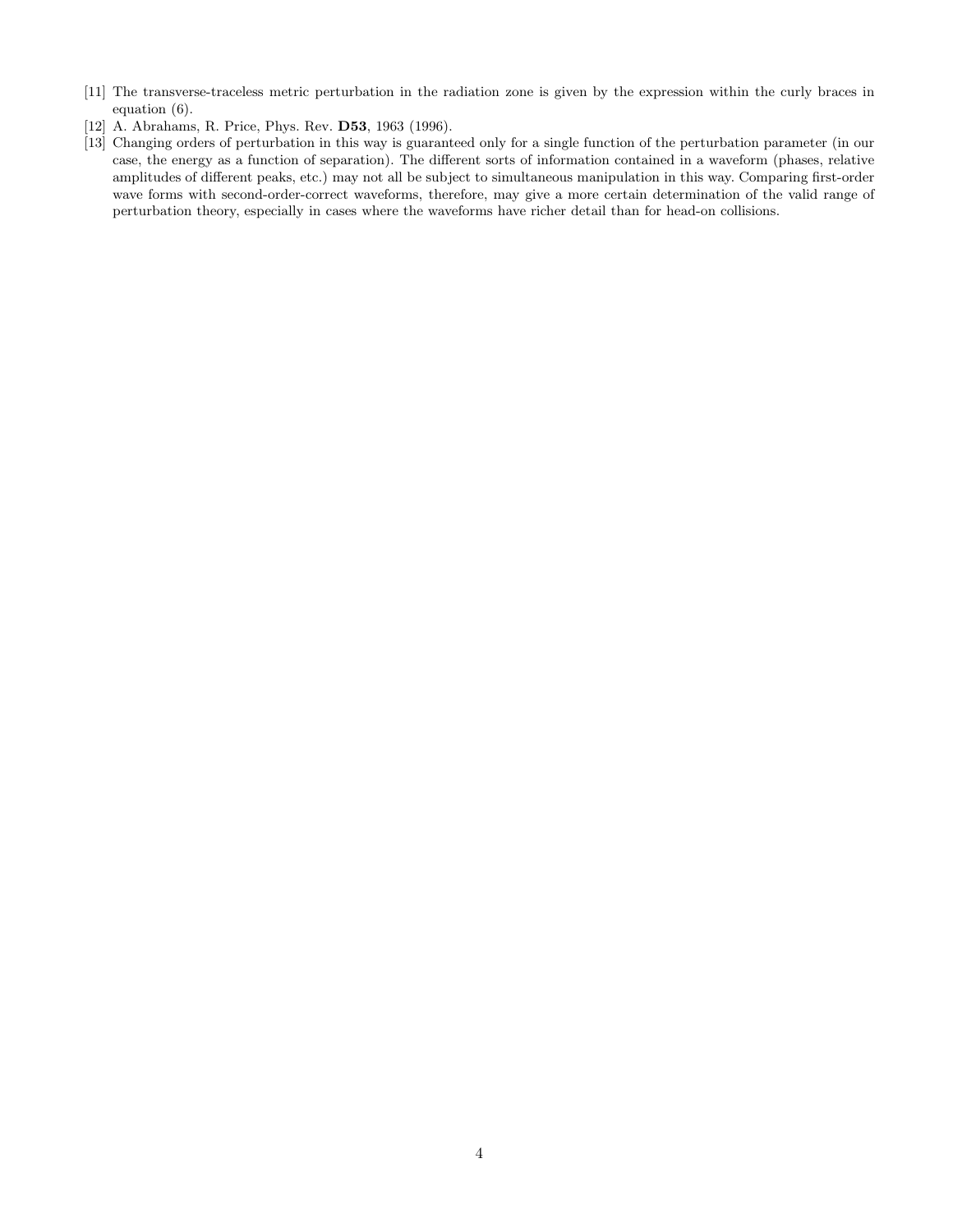

FIG. 1. The total radiated energy in a black hole collision as a fraction of the spacetime mass  $M$  for different values of the initial separation. The upper scale is in units of  $L/m$ , where m is the mass of each individual hole (inferred from the minimal area of the throat for each hole); the bottom scale is in the parameter  $\mu_0$  that appears in the Misner data. The dotted curve is the first-order result and the solid curve the result up to second order. For  $\mu_0 \approx 2.2$  the second-order corrections are as large as the first order result. The numerical results (with error bars) correspond to the NCSA simulations of Ref. [3].